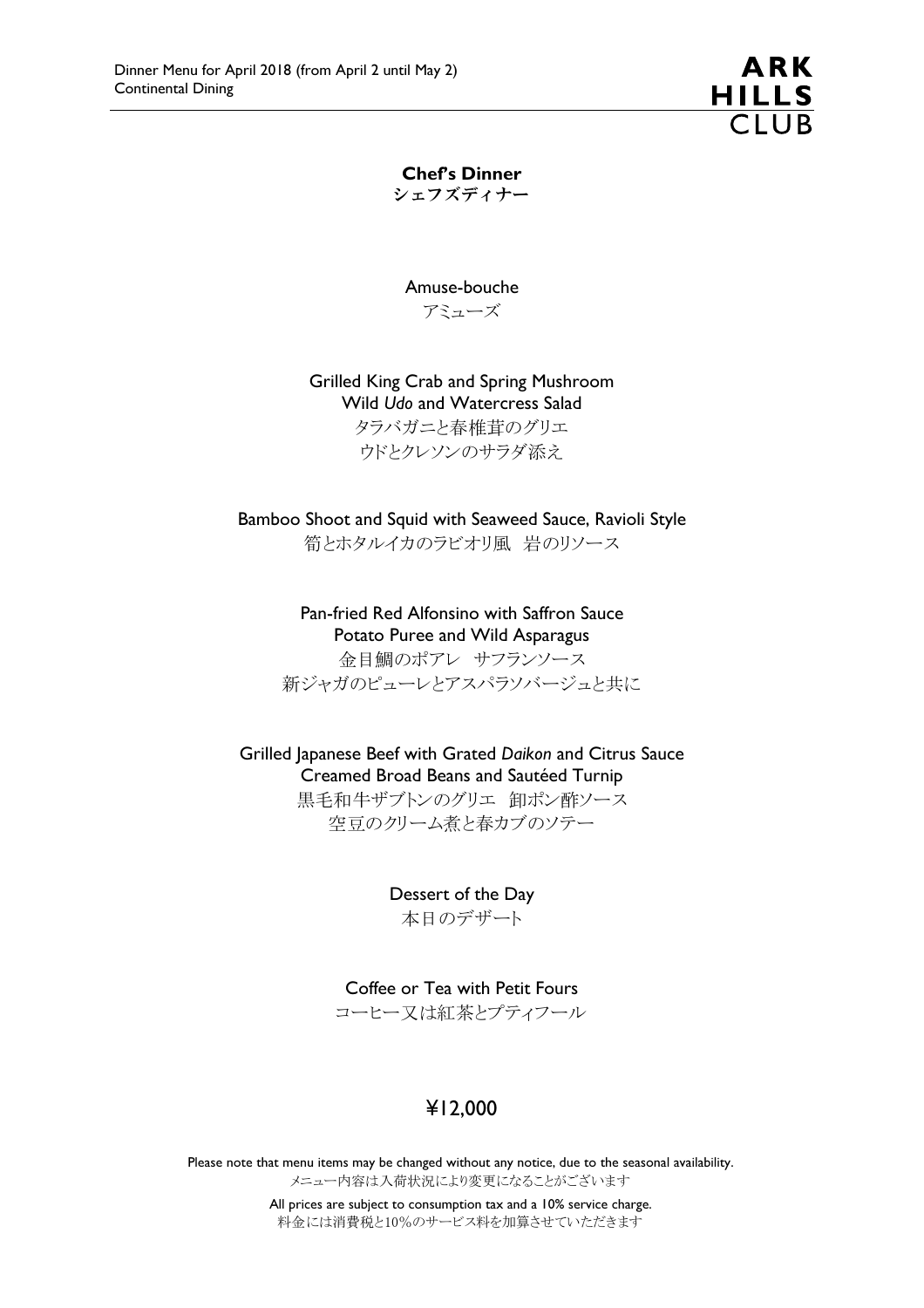**ARK** HILLS<br>CLUB

Bistro Dinner ビストロディナー

Amuse-bouche アミューズ

#### Hida (Curnontccé) and Parma Ham Green Asparagus and Ricotta Cheese Mousse

飛騨産(キュルノンチュエ)とパルマ産の生ハム グリーンアスパラガスとリコッタチーズムース添え

Green Pea Soup

グリーンピースのポタージュ

Grilled Daisen Chicken with Cider Cream Sauce Broad Bean and Burdock

大山地鶏のグリエ シードルクリームソース 空豆と新牛蒡添え

> Dessert of the Day 本日のデザート

Coffee or Tea with Petit Fours コーヒー又は紅茶とプティフール

### ¥6,000

Please note that menu items may be changed without any notice, due to the seasonal availability. メニュー内容は入荷状況により変更になることがございます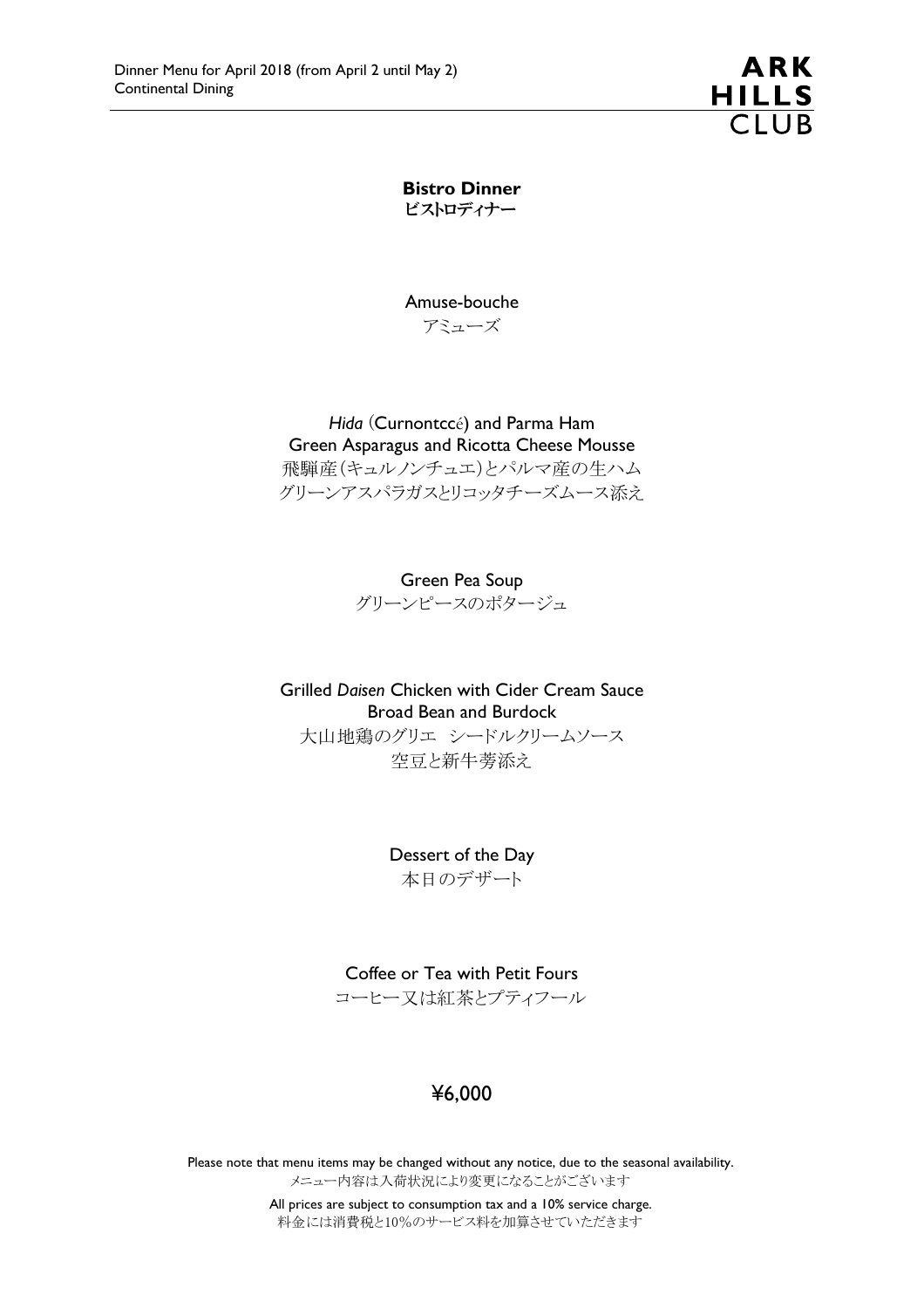

# Blessing from the Oceans

海の幸ディナー

Amuse-bouche アミューズ

Butterfish Carpaccio with Sherry Vinegar Dressing Macedonia Salad

初鰹のカルパッチョ シェリービネガーソース 新ジャガのマチュドニアサラダ

Fried Scampi wrapped with Kadaif Fennel Puree and Grilled Zucchini 手長海老のカダイフ包み揚げ

フヌイユのピューレとズッキーニのグリル

Pan-fried John Dory with Herb and Clam Sauce Steamed Spring Vegetables 的鯛のポワレ ハーブ香る浅利のソース 春野菜のエチュベ添え

> Dessert of the Day 本日のデザート

Coffee or Tea with Petit Fours

コーヒー又は紅茶とプティフール

### ¥9,000

Please note that menu items may be changed without any notice, due to the seasonal availability. メニュー内容は入荷状況により変更になることがございます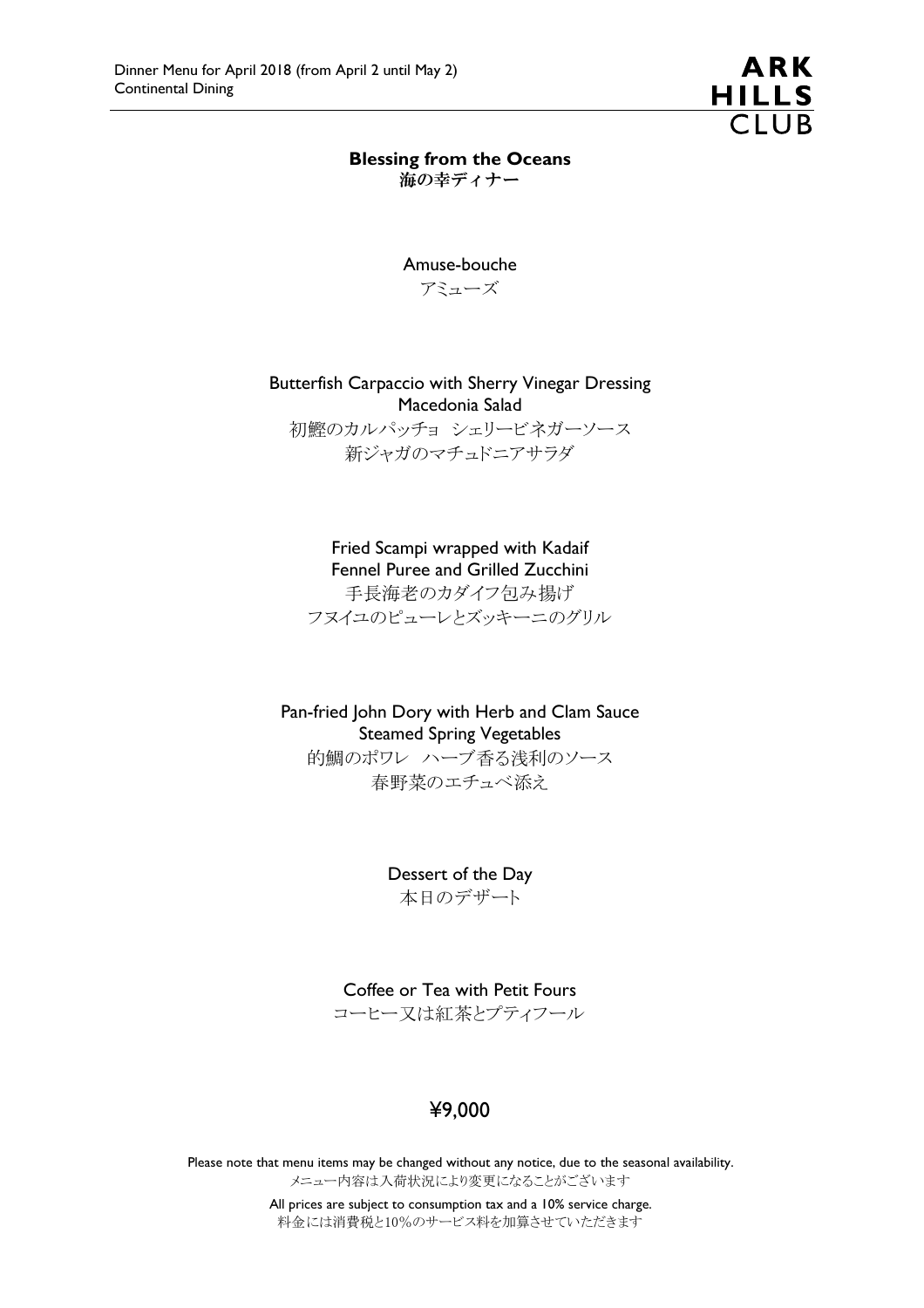

Hida Beef Steak Dinner 飛騨牛ステーキディナー

> Amuse-bouche アミューズ

Seared Scallop with Caviar Asparagus and Couscous Salad 帆立貝の炙り キャビア添え アスパラガスのタブレと共に

> Fried Scampi wrapped with Kadaif Fennel Puree and Grilled Zucchini 手長海老のカダイフ包み揚げ フヌイユのピューレとズッキーニのグリル

Pan-fried Rockfish with Sea Urchin Sauce Eggplant with Tomato and Anchovies カサゴのポワレ 海香るウニソース 茄子のニース風と共に

Hida Beef Fillet with Tarragon Sauce Baked Shiitake with Herb Butter and Fried Edible Wild Plant 飛騨牛フィレステーキ エストラゴンソース 春椎茸の香草バター焼きと山菜のフリットと共に

> Dessert of the Day 本日のデザート

Coffee or Tea with Petit Fours コーヒー又は紅茶とプティフール

### ¥15,000

Please note that menu items may be changed without any notice, due to the seasonal availability. メニュー内容は入荷状況により変更になることがございます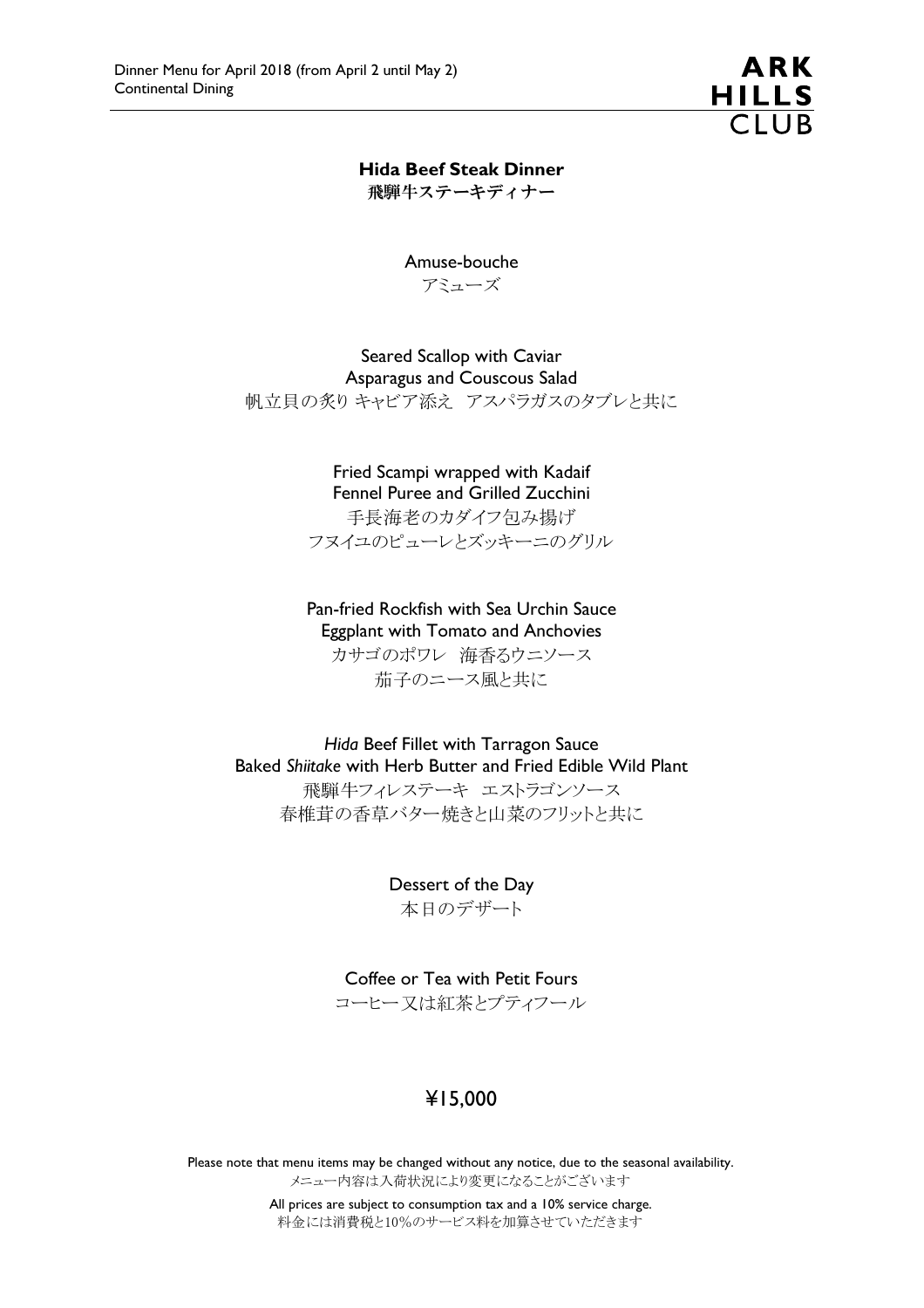

\*Dinner with a complimentary Speaking wine and For groups of four people or more, a Dinner for one person will be free. スパークリングワイン1杯と4名以上でご利用の場合はお一人様分を無料に

> Special Dinner Menu for Secretaries' Weeks セクレタリーズウィーク ディナー

> > Amuse-bouche アミューズ

Butterfish Carpaccio with Sherry Vinegar Dressing Macedonia Salad

初鰹のカルパッチョ シェリービネガーソース 新ジャガのマチュドニアサラダ

Green Pea Soup

グリーンピースのポタージュ

#### Choice of : お選び下さい

Pan-fried Rockfish with Sea Urchin Sauce Eggplant with Tomato and Anchovies カサゴのポワレ 海香るウニソース 茄子のニース風と共に

or 又は

Grilled Daisen Chicken with Cider Cream Sauce Broad Beans and Burdock 大山地鶏のグリエ シードルクリームソース 空豆と新牛蒡添え

Honey Roll Cake

さくら風味の蜂蜜ロールケーキ

Coffee or Tea with Petit Fours

コーヒー又は紅茶とプティフール

## ¥7,800

Please note that menu items may be changed without any notice, due to the seasonal availability. メニュー内容は入荷状況により変更になることがございます

> The price above includes 8% consumption tax and 10% service charge. 上記金額には消費税8%及びサービス料10%が含まれております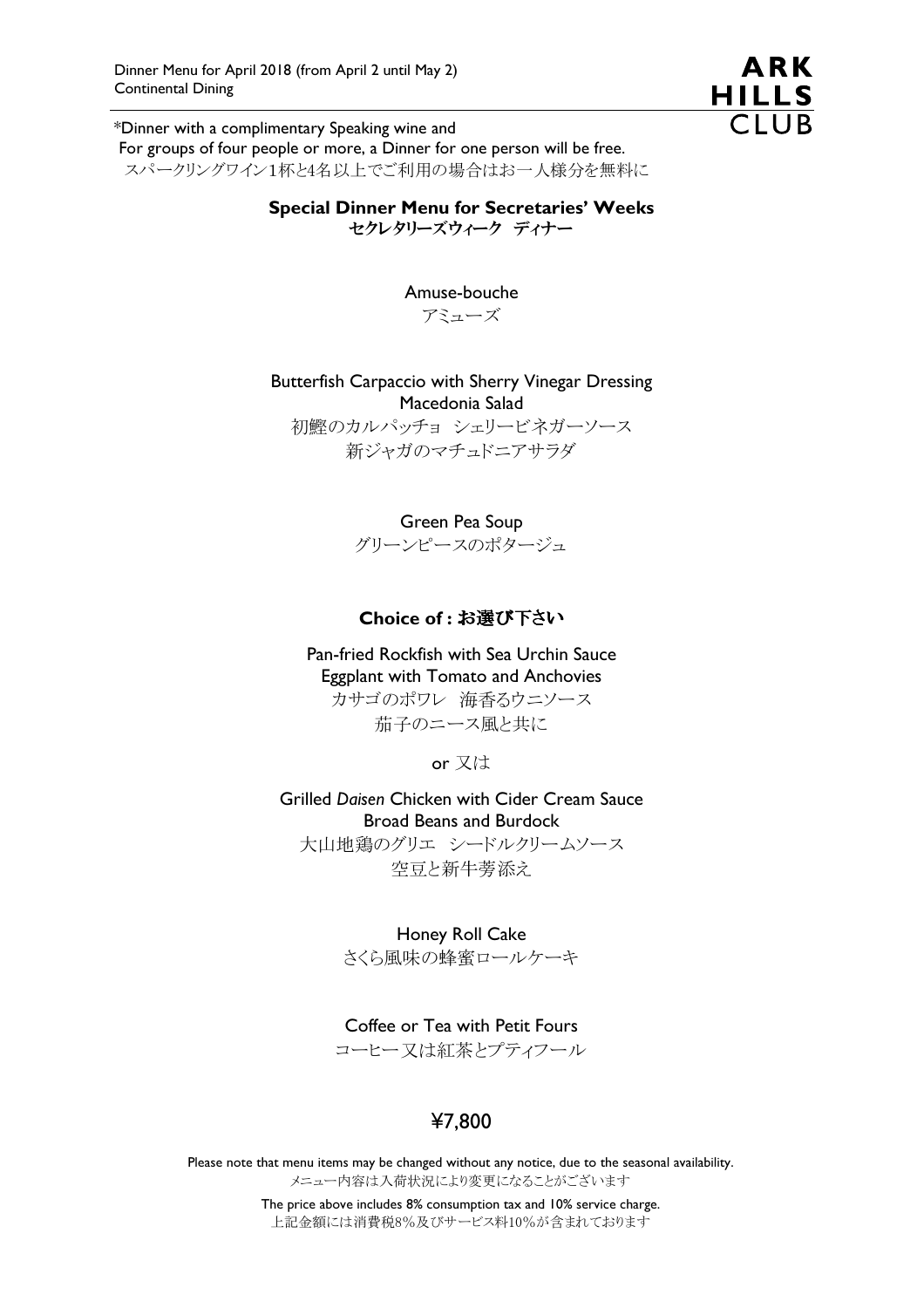A la Carte

| Appetizer                                                                                                                         |       | (Half-portion)<br>ハーフポーション |  |
|-----------------------------------------------------------------------------------------------------------------------------------|-------|----------------------------|--|
| <b>Classic Caesar Salad</b><br>クラシックシーザーサラダ                                                                                       |       | ¥1,800 ¥1,200              |  |
| Butterfish Carpaccio with Sherry Vinegar Dressing<br>Macedonia Salad<br>初鰹のカルパッチョ シェリービネガーソース<br>新ジャガのマチュドニアサラダ                   | 3,000 | 2,000                      |  |
| Hida (Curnontccé) and Parma Ham<br>Green Asparagus and Ricotta Cheese Mousse<br>飛騨産(キュルノンチュエ)とパルマ産の生ハム<br>グリーンアスパラガスとリコッタチーズムース添え | 3,000 | 2,000                      |  |
| Grilled King Crab and Shiitake<br>Wild Udo and Watercress Salad<br>タラバガニと春椎茸のグリエ ウドとクレソンのサラダ添え                                    | 3,000 | 2,000                      |  |
| Fried Scampi wrapped with Kadaif<br>Fennel Puree and Grilled Zucchini<br>手長海老のカダイフ包み揚げ フヌイユのピューレとズッキーニのグリル                        | 3,000 | 2,000                      |  |
| Seared Scallop with Caviar<br>Asparagus and Couscous Salad<br>帆立貝の炙り キャビア添え アスパラガスのタブレと共に                                         | 4,000 | 2,600                      |  |
| Soup                                                                                                                              |       |                            |  |
| Green Pea Soup<br>グリーンピースのポタージュ                                                                                                   | 1,800 | 1,200                      |  |

Consommé Soup 2,200 1,400 コンソメスープ

Please note that menu items may be changed without any notice, due to the seasonal availability. メニュー内容は入荷状況により変更になることがございます